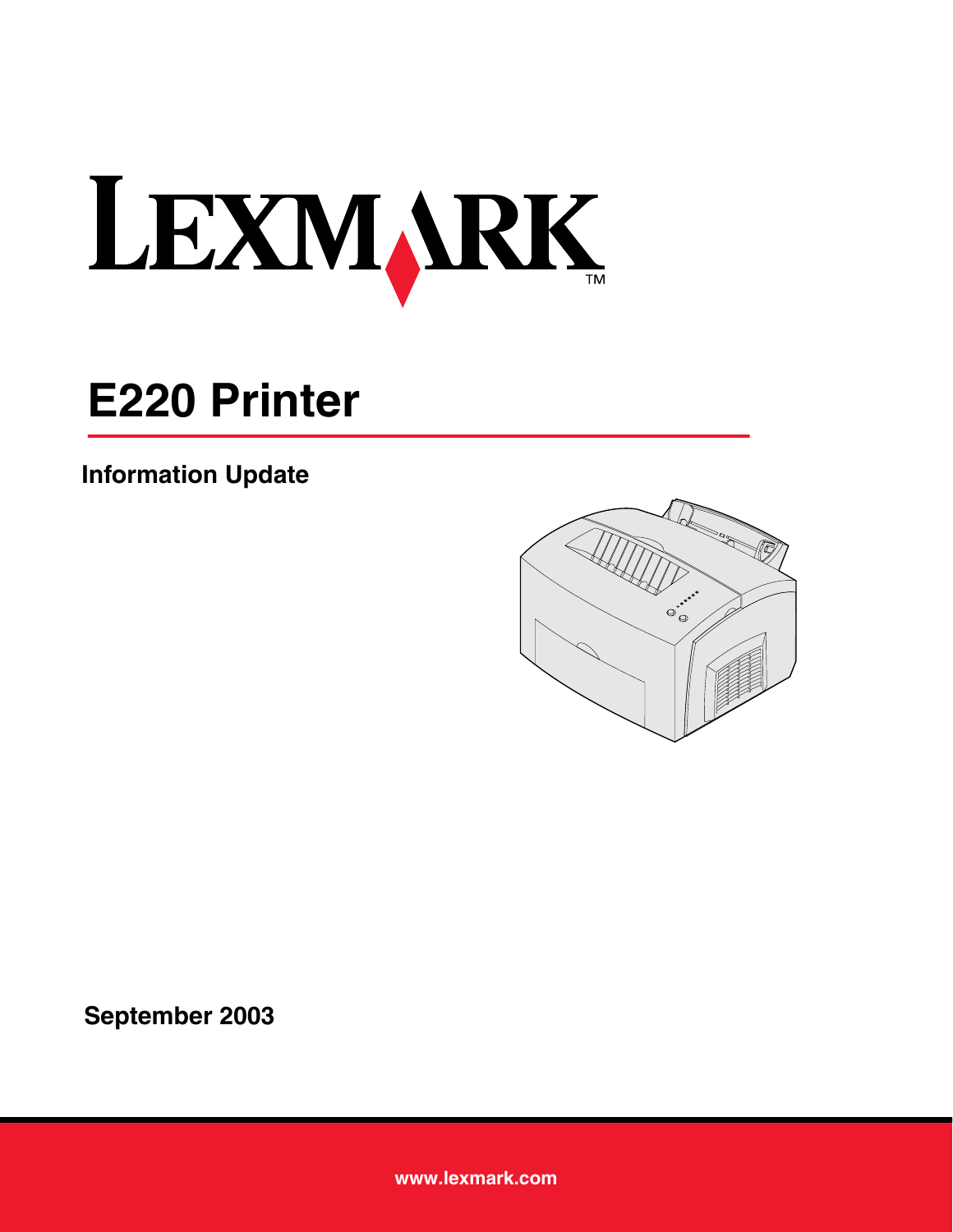

The Lexmark™ E220 printer now comes with OCR A and OCR B fonts, and 3 of 9 bar code fonts standard. For information on printing these OCR fonts and bar code fonts, refer to the font information on the drivers CD that shipped with your printer.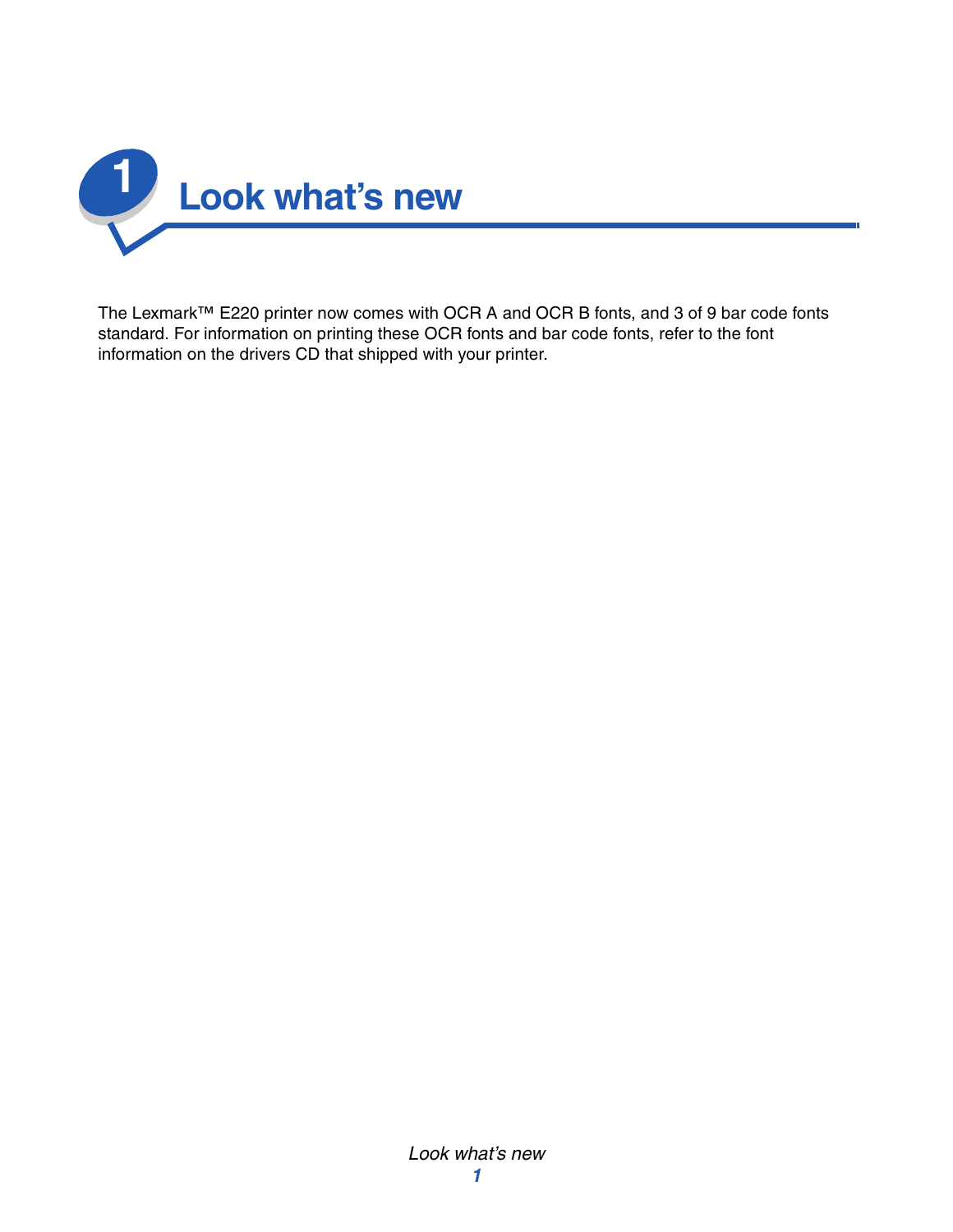

This update replaces information on the *publications* CD. Keep this update with the printer documentation.

Under the heading "Printing the Printer Settings Configuration sheet" on the *publications* CD, complete steps 1–3. Then complete the following steps:

- **4** Close the cover. The light sequence that represents the Home menu is displayed.
- **5** To print the Printer Settings Configuration sheet, press and hold **Continue** until the lights cycle. The sheet prints.

**Note:** The sheet only prints when the Home menu is displayed.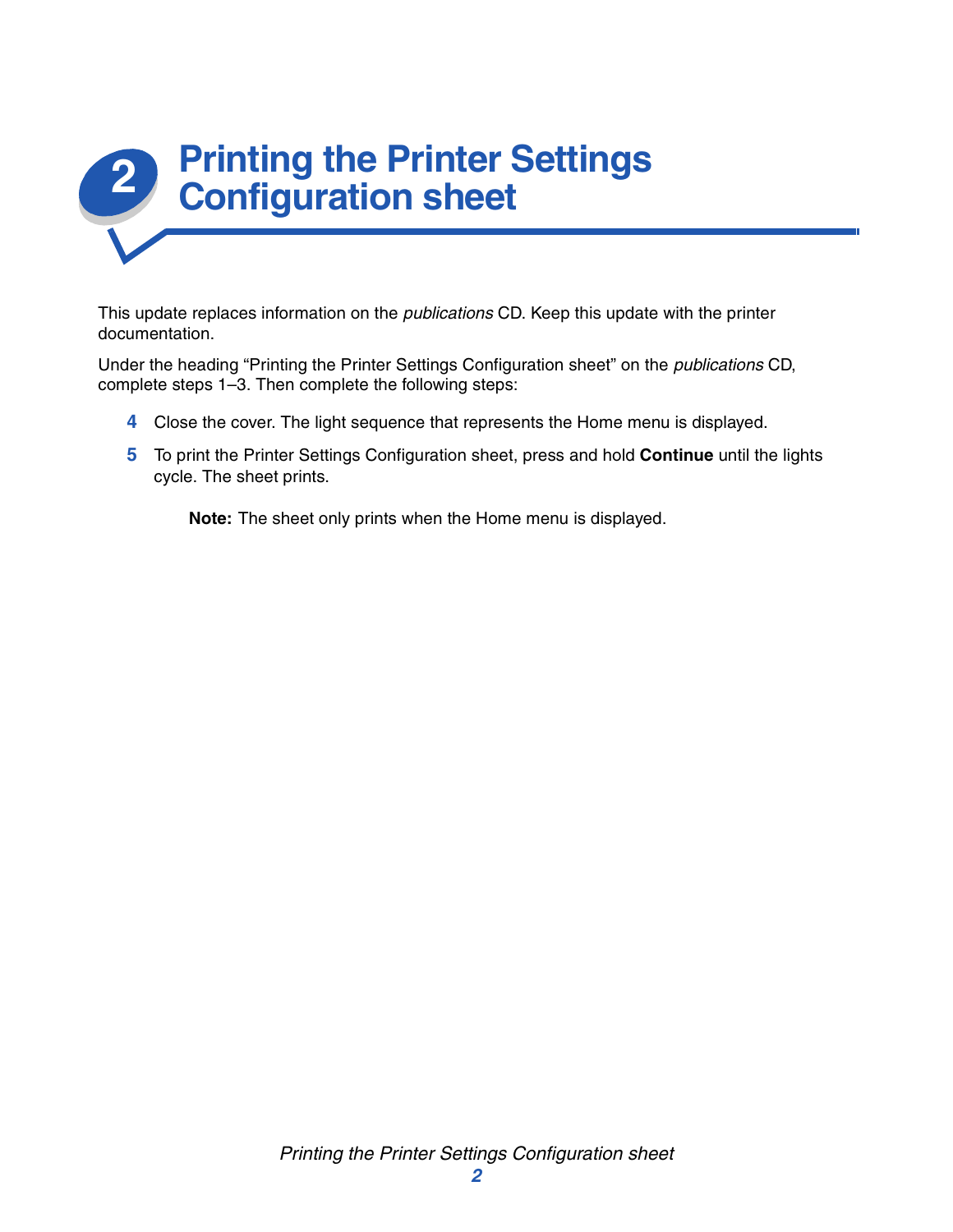

The media capacity for tray 1, the manual feed, and the optional 250-sheet tray is listed in the *publications* CD. This update lists the capacity for the output bin. Keep this update with the printer documentation.

| <b>Media</b>                                                                                                                                                                            | <b>Output bin capacity</b>        |
|-----------------------------------------------------------------------------------------------------------------------------------------------------------------------------------------|-----------------------------------|
| Paper                                                                                                                                                                                   | Face down: 100 sheets 20 lb paper |
| Transparencies                                                                                                                                                                          | Face down: 5 sheets               |
| Note: Although tray 1 and the optional 250-sheet tray hold up to 10<br>transparencies, we recommend removing every 5 sheets from the<br>output bin to keep them from sticking together. |                                   |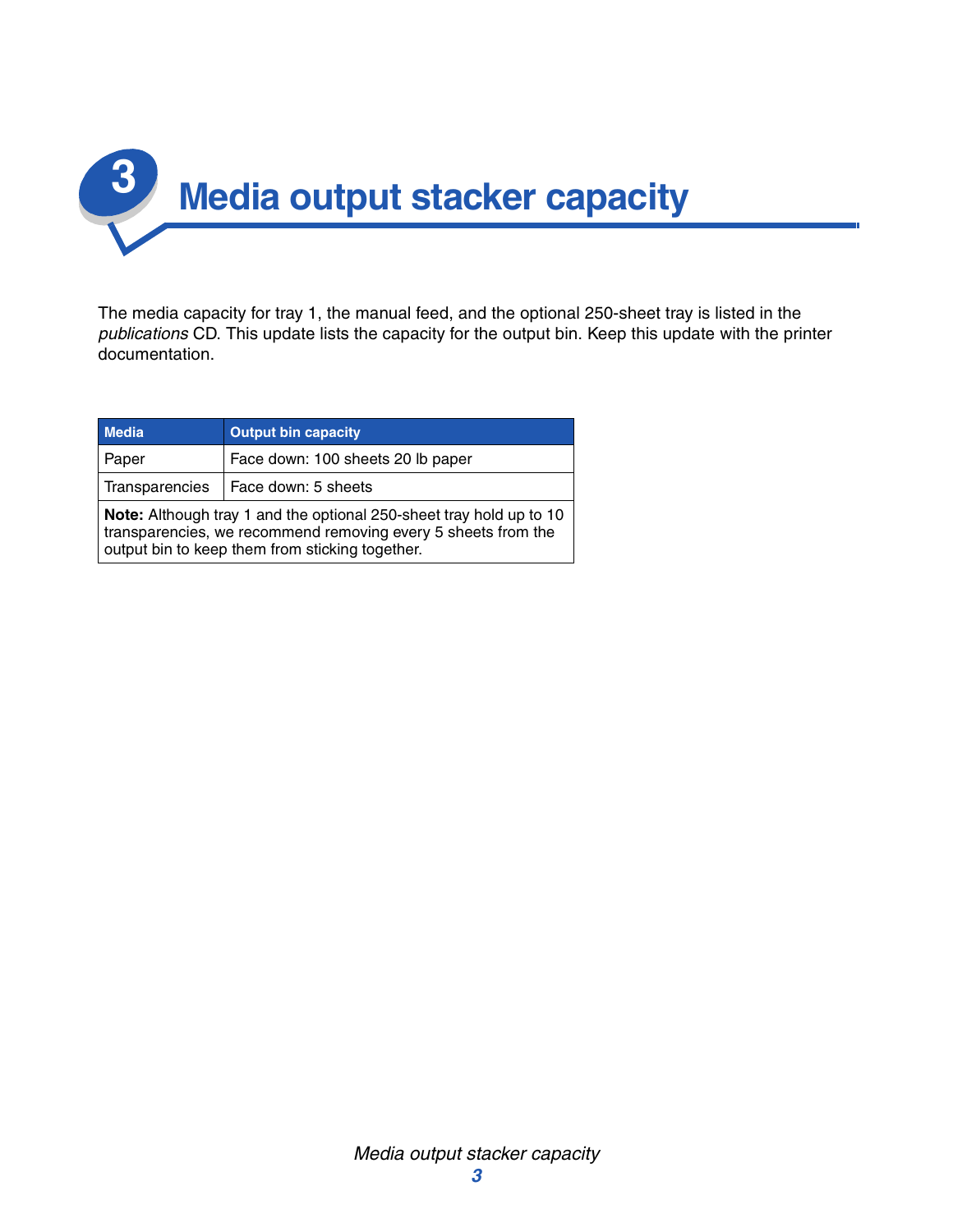

## *Solving print quality problems with envelopes*

If you see voids (missing characters) when printing envelopes, check your printer driver settings to make sure you selected Envelope from the Paper Type menu.

If Envelope is already selected, try changing the texture setting to a rougher setting. Sometimes toner does not adhere well to smooth-textured envelopes. From your printer driver, select Custom 6-Rough Env from the Paper Type menu.

To change Custom 6 back to its default settings for Paper Type, PaperTexture, and Paper Weight, use the Local Printer Setup Utility on the drivers CD that shipped with your printer. If you already installed the printer drivers and utilities, skip to step 7.

- **1** Insert the drivers CD into your computer.
- **2** Click **Printer Software**.
- **3** Click **Agree**.
- **4** Select **Local Printer Install**, and then click **Next**.
- **5** Select your printer and port, and make sure Local Printer Setup Utility is checked.
- **6** Click **Finish**.

The Utility will be installed on your computer under Program Files (unless you chose a different directory).

- **7** Open the Local Printer Setup Utility.
- **8** From the Paper Menu, scroll through the menu items until you see the Custom menu setting.
- **9** Click **Custom**.
- **10** Scroll down to Custom 6 Paper Type.
- **11** Select **envelope** for the Custom 6 paper type, **heavy** for the Custom 6 paper weight, and **rough** for the Custom 6 paper texture.
- **12** From the tool bar, click **Actions**.
- **13** Click **Apply** to save the changes you made.
- **14** Click **File Exit** to close the Local Printer Setup Utility.